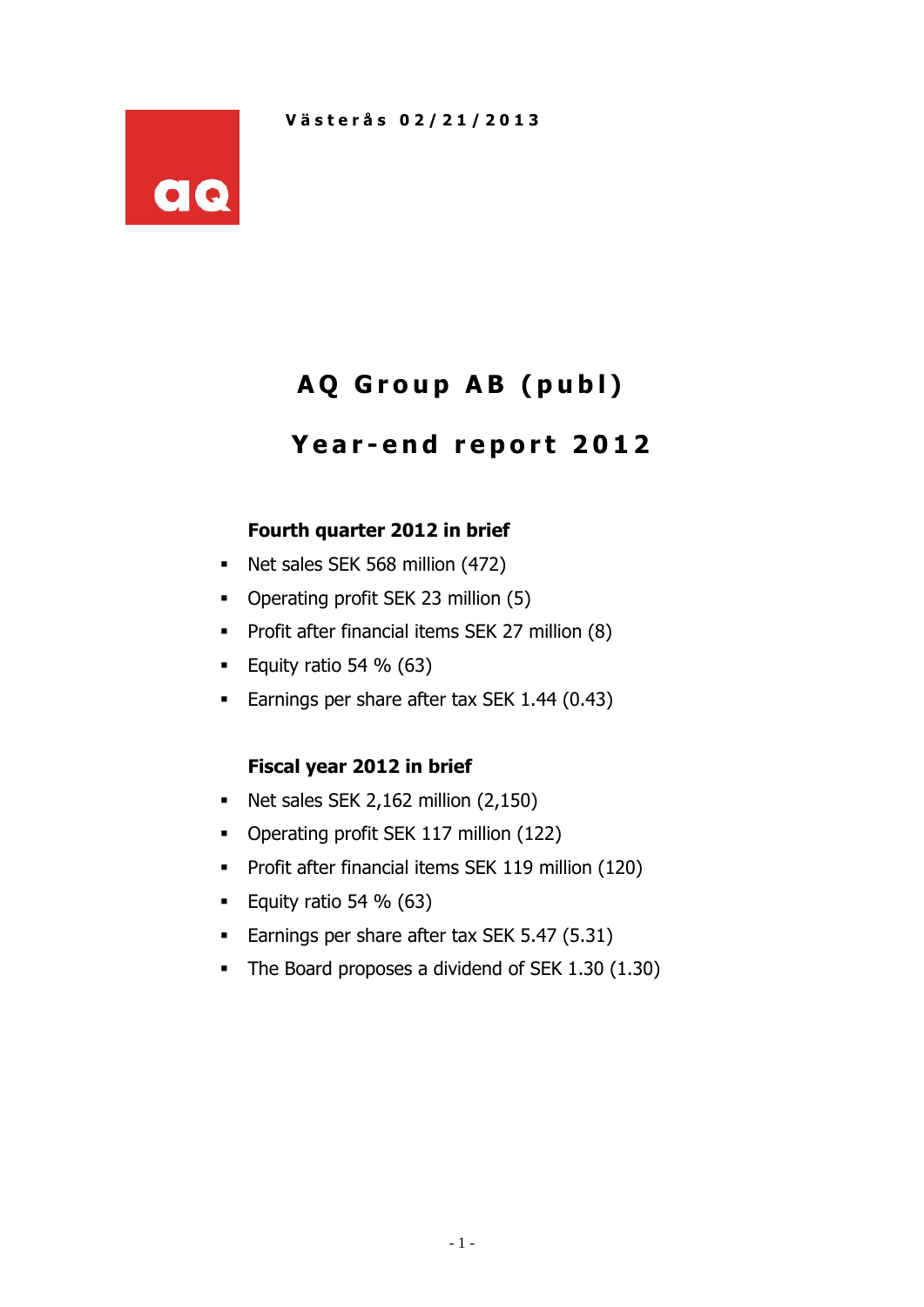### **Significant events during and after the financial year**

Net sales rose to SEK 2,162 million, an increase of SEK 12 million compared with the previous year. Net sales excluding acquisitions dropped by 7 %, as a result of a reduction in demand.

AQ was foundedin 1994 and has for the 18th consecutive year increased its net sales. Every quarter since has generated a profit.

On 1 September 2012, 100 % of the shares of Durapart Industries AS were acquired at a price of NOK 67 million in addition to 35 000 newly issued shares, representing 0.2 % of the total number of shares in the AQ Group. The cash purchase price was financed via the bank. This acquisition has led to a reduction in solvency, which is, however, still well over our goal of 40 %. Both the new and the existing cabling businesses are being run as part of the business area AQ Wiring Systems. This business area is well structured with well run production plants in Poland, Lithuania, Mexico, China and India. These plants show world-class delivery performance and quality assurance. During Q4, the acquired cabling business has been affected by a downturn in parts of the automotive industry and has not contributed any profit to the AQ Group.

In October, 100 % of the shares of the Staretor Group was acquired for 40 000 newly issued shares, representing 0.2 % of the total number of shares in the AQ Group. Staretor Group manufactures injection-moulded thermoplastic components for the automotive industry and specializes in engineering work for demanding industrial customers. The company has been hit by a decline in volumes and has not contributed with a positive result in 2012.

In 2013, an activity programme, "Core Values", was developed and implemented throughout the group. The programme focuses on values and has resulted in every employee having a review of the group's values in their own language.

During the year, investments of approximately SEK 18 million were made in plate working machines in Sweden and investments of SEK 23 million were made in manufacturing machines mainly in Estonia, Bulgaria, India and China.

Earnings per share after taxes have risen by 0.38 SEK as a result of a change in the Swedish tax rate. In other respects the income statement is not affected in appreciable extent of non-recurring costs and incomes as these amounts have equaled each other.

#### **Information of parent company**

The parent company, AQ Group AB, focuses primarily on leadership and development of the Group. Company sales are, as in previous years, almost exclusively of sale of management services to subsidiaries. Purchases from the subsidiaries do not exist to any appreciable extent.

#### **The drawing up of the interim report**

The interim report has been prepared in accordance with the Swedish Annual Accounts Act as well as IFRS, applying IAS 34, Interim Financial Reporting, which contains general requirements for the design, structure and minimum information requirements in the interim report. The accounting and valuation principles applied are the same as used in the latest annual report for 2011. The report has not been audited.

#### **Significant estimates and evaluations for accounting purposes**

The Board has in preparing the interim report found no record that would be especially exposed from a risk point of view and thus induce significant adjustments to future periods.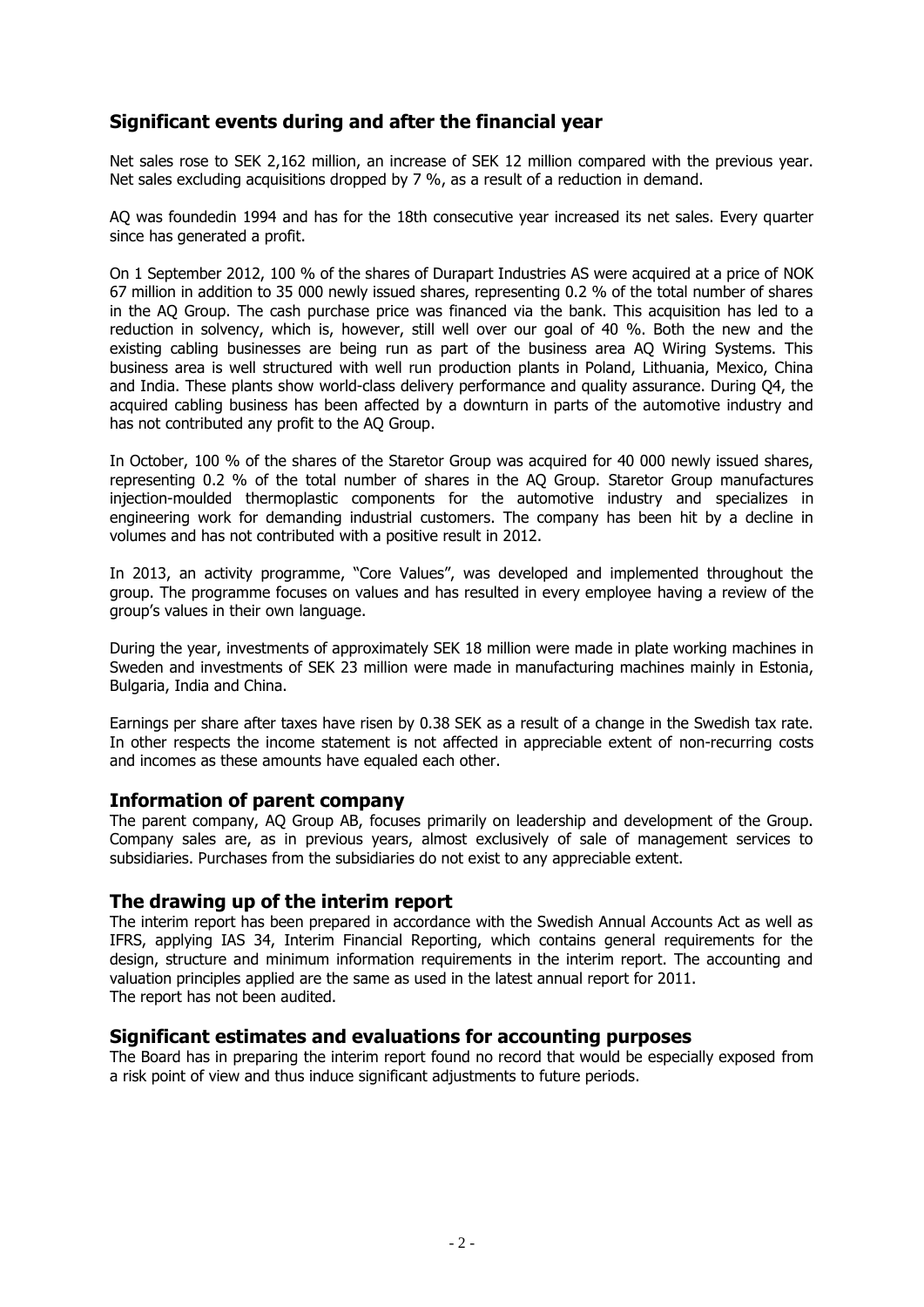#### **Future prospects**

The board of directors is currently of the opinion that quarter 1, 2013 will have a slow start but that net sales and earnings for the full year 2013 will be somewhat better than 2012.

The group is striving to continue profitable growth within its business areas. Growth shall occur both organically and via acquisitions.

## **AQ in brief**

AQ is a leading supplier to demanding industrial customers and is listed on AktieTorget.

The Group operates in two business segments *Component* which produce transformers, cabling, mechanical parts, stamped sheet metal and plastic injection molding and *Systems* which produces systems, automation and power solutions and assemble complete machines in close cooperation with customers.

## **Q4 2012 Q4 2011 Acc 2012 Acc 2011** Net sales 567 823 472 259 2 162 033 2 149 541 Other operating income 21 413 21 413 41 41 41 488 41 449 Operating expenses -566 704 -470 783 -2 086 685 -2 038 426 **Operating profit 22 531 4 553 117 234 122 264** Result from financial items **1998** 1 3166 1 339 -2 276 **Profit after financial items 26 660 7 719 118 573 119 988** Tax on profit for the year  $-683$  -1 022  $-19939$  -25 876 **Net profit for the year 25 977 6 697 98 633 94 112** Earnings per share after full tax  $\frac{1}{4}$  1,44 0,43 5,47 5,31 Net margin % 1,6% 1,6% 5,5% 5,6% 5,6% 5,6%

## **The Group's Income Statement (KSEK)**

1) Earnings per share after taxes attributable to the parent company's shareholders.

#### **The Parent Company's Income Statement (KSEK)**

|                                     | Q4 2012  | Q4 2011    | Acc 2012 | Acc 2011 |
|-------------------------------------|----------|------------|----------|----------|
| Net sales                           | 17 221   | 15 7 7 5 1 | 49 437   | 48 650   |
| Other operating income              | 9 3 7 0  |            | 9 3 7 0  | 0        |
| Operating expenses                  | $-2579$  | -5741      | $-15403$ | $-16741$ |
| <b>Operating profit</b>             | 24 012   | 15 201     | 43 4 04  | 31 909   |
| Result from financial items $\eta$  | 2065     | 30 630     | 3725     | 36 31 2  |
| <b>Profit after financial items</b> | 26 077   | 45831      | 47 130   | 68 2 21  |
| <b>Appropriations</b> 1)            | 8 2 0 0  | $-36200$   | 8 2 0 0  | $-36200$ |
| Tax on profit for the year          | $-14590$ | 6 1 1 5    | $-14590$ | $-2$     |
| Net profit for the year             | 19687    | 15745      | 40740    | 32 018   |

1) Group contributions are recognized as an appropriation and the comparative year have been adjusted accordingly.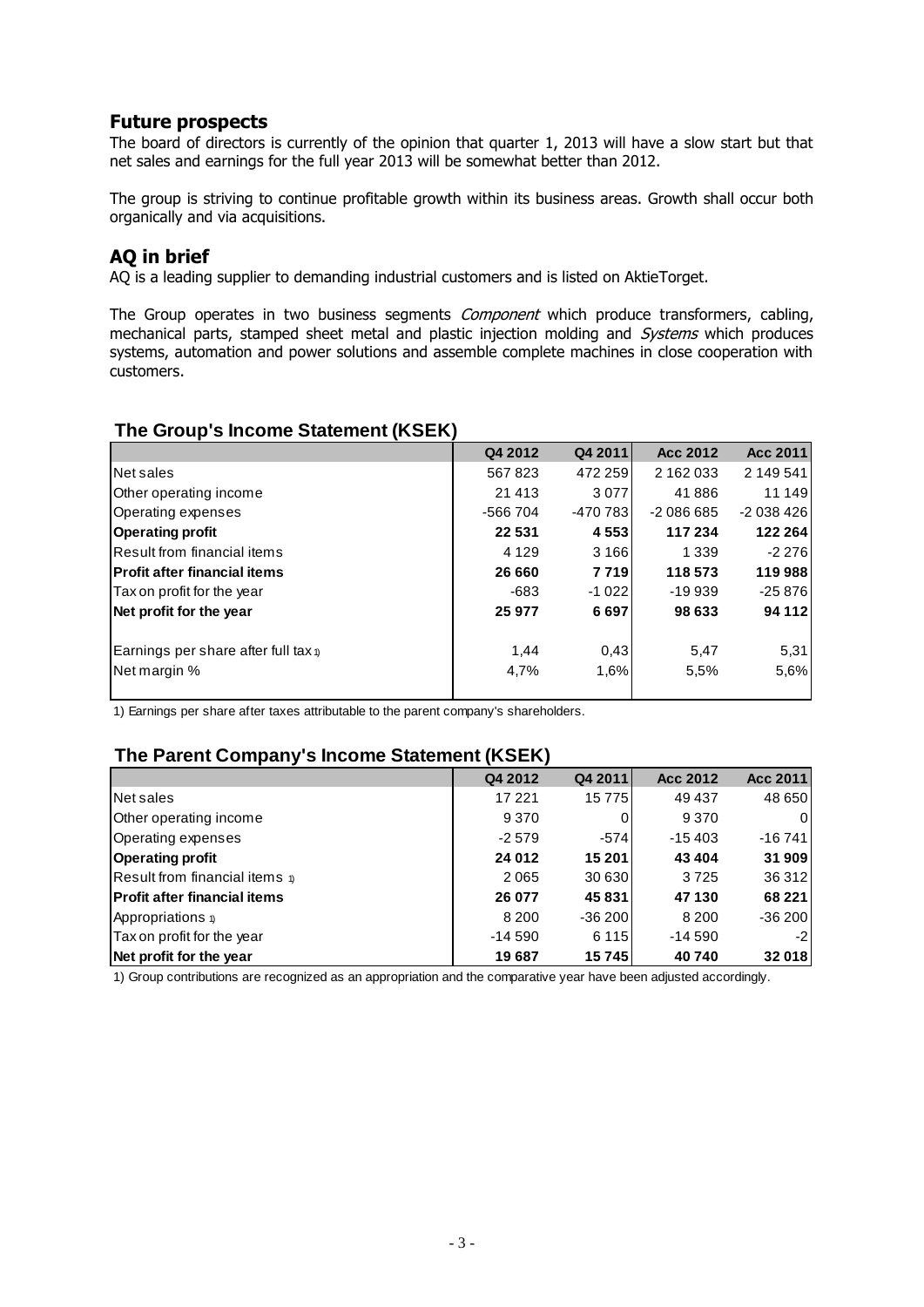## **Balance Sheet (KSEK)**

|                                                                                                             | Group   |           | <b>Parent company</b> 1) |         |  |
|-------------------------------------------------------------------------------------------------------------|---------|-----------|--------------------------|---------|--|
| <b>Assets</b>                                                                                               | Q4 2012 | Q4 2011   | Q4 2012                  | Q4 2011 |  |
| Fixed assets                                                                                                | 337858  | 232 259   | 297 474                  | 189838  |  |
| Inventories                                                                                                 | 466 695 | 401 525   |                          |         |  |
| Other current receivables                                                                                   | 583 630 | 413465    | 227493                   | 241 011 |  |
| Cash and bank balances                                                                                      | 55 893  | 58 078    | 10 004                   | 27 346  |  |
| <b>Total assets</b>                                                                                         | 1444076 | 1 105 327 | 534 971                  | 458 196 |  |
| <b>Equity and liabilities</b>                                                                               |         |           |                          |         |  |
| Equity                                                                                                      | 783 551 | 690 985   | 309 652                  | 288786  |  |
| Untaxed reserves                                                                                            |         |           | 31 140                   | 12740   |  |
| Interest-bearing liabilities                                                                                | 242720  | 60829     | 180 663                  | 140 726 |  |
| Other liabilities                                                                                           | 417805  | 353 513   | 13515                    | 15 944  |  |
| <b>Total equity and liabilities</b>                                                                         | 1444076 | 1 105 327 | 534 971                  | 458 196 |  |
| Equity ratio                                                                                                | 54%     | 63%       | 58%                      | 63%     |  |
| 1) For the parent company, we have reported gross intercompany balances comparative year have been adjusted |         |           |                          |         |  |
| accordingly. This in turn has affected the reported financial equity ratio.                                 |         |           |                          |         |  |

## **Cash Flow Analysis (KSEK)**

|                                          | Group    |          | <b>Parent company</b> |          |
|------------------------------------------|----------|----------|-----------------------|----------|
|                                          | Acc 2012 | Acc 2011 | Acc 2012              | Acc 2011 |
| Net operating profit/loss                | 117 234  | 122 264  | 43 4 04               | 31 909   |
| lResult from financial items             | $-2439$  | $-3884$  | 4 0 2 5               | $-349$   |
| Income tax paid                          | $-19678$ | -25 039  | $-2$                  | -2       |
| INon-cash transactions                   | 50 365   | 44 226   | $-200$                | 0        |
| Changes in working capital               | $-91224$ | $-36829$ | $-20374$              | $-15726$ |
| Cash flow from investing                 | -149 452 | $-40659$ | $-84699$              | 2538     |
| Cash flow from financing activities      | 91 601   | $-30252$ | 40 562                | 1 3 1 5  |
| Increase/reduction of liquid funds       | $-3592$  | 29826    | $-17283$              | 19726    |
| Liquid funds at beginning of year        | 58 078   | 25 400   | 27 346                | 7458     |
| Exchange rate difference in liquid funds | 1407     | 2852     | -59                   | 162      |
| Liquid funds at end of period            | 55893    | 58 078   | 10 004                | 27 346   |